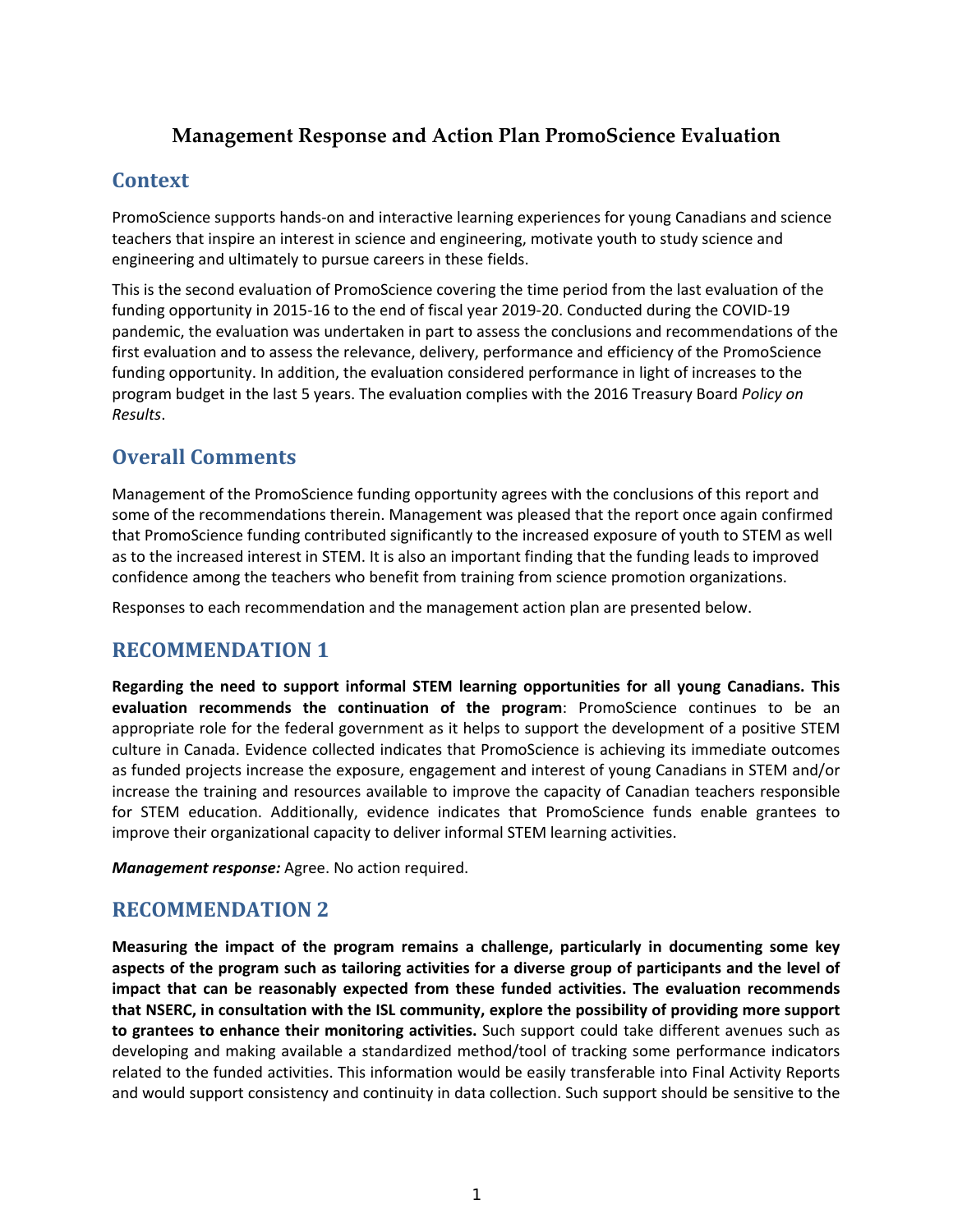differences existing among funded organizations (e.g. size of organization, realities, capacities, scope of reach, history, years of activities, expertise) in order to avoid creating unnecessary burden and/or financial pressure. Such support should also take into account the targeted audiences and the fact that reporting may need to be adapted for interactions through teachers vs. direct interactions with youth.

*Management response:* Agree. Grantees may use PromoScience grant funds to pay for evaluation of their activities (up to 20% of the value of the annual instalment), though the focus of spending must remain on the delivery of hands-on STEM activities to Canadian youth. NSERC will consult with grantees to offer guidance and tools that will support their documentation and impact assessment. Links to the PromoScience logic model will be considered in collaboration with the Program Evaluation team.

### **RECOMMENDATION 3**

**PromoScience funds may be used by grantees to provide training and/or resources to elementary and/or secondary school teachers in Canada. In fact, teachers are found to play a significant role in encouraging youth to pursue STEM education. Enhancing the capacity of teachers to implement meaningful and impactful teaching strategies related to STEM is part of the PromoScience funded projects and three main strategies are used with teachers: access to tools and resources, general training and specialized/comprehensive training that provides support to teachers in how to engage members of underrepresented groups. At the time of the evaluation, few organizations were focussing on delivering comprehensive training activities[1](#page-1-0) . This evaluation recommends placing greater emphasis on offering comprehensive and high impact training for teachers and other educators/facilitators involved in informal science learning. In consultation with the ISL community, NSERC should consider the following actions:**

Design and disseminate criteria for what comprehensive training should include and make it accessible to organizations. Identify what expertise should be required from applicants in order to submit a proposal focussed on training teachers. Identify avenues to support collaboration among the science learning community, and between the ISL community and other key community players in order to share best practices and resources. Encourage applicants to describe their strategies to build meaningful partnerships with the ISL community and other community partners that can enhance the reach and the impact of their proposed projects and activities.

*Management response:* Partially agree. While recognizing the important and amplifying role teachers play in exposing youth to STEM, the design of training curricula for teachers falls outside the scope of NSERC. Determining and developing the appropriate criteria for the comprehensive training of teachers lies in the realm of provincial organizations. NSERC can reinforce the important role that teachers play by providing expanded guidance in the selection process. Selection committee members can be sensitized to the importance of teacher training activities, especially if the training will strengthen teachers' abilities to engage youth from underrepresented groups.

The impact of meaningful community partnerships can also be highlighted through the selection process. Other incentives to encourage partnerships between informal and formal learning, as well as the sharing of best practices, could be explored.

l

<span id="page-1-0"></span> $1$  Referred to as specialized training in the evaluation surveys.